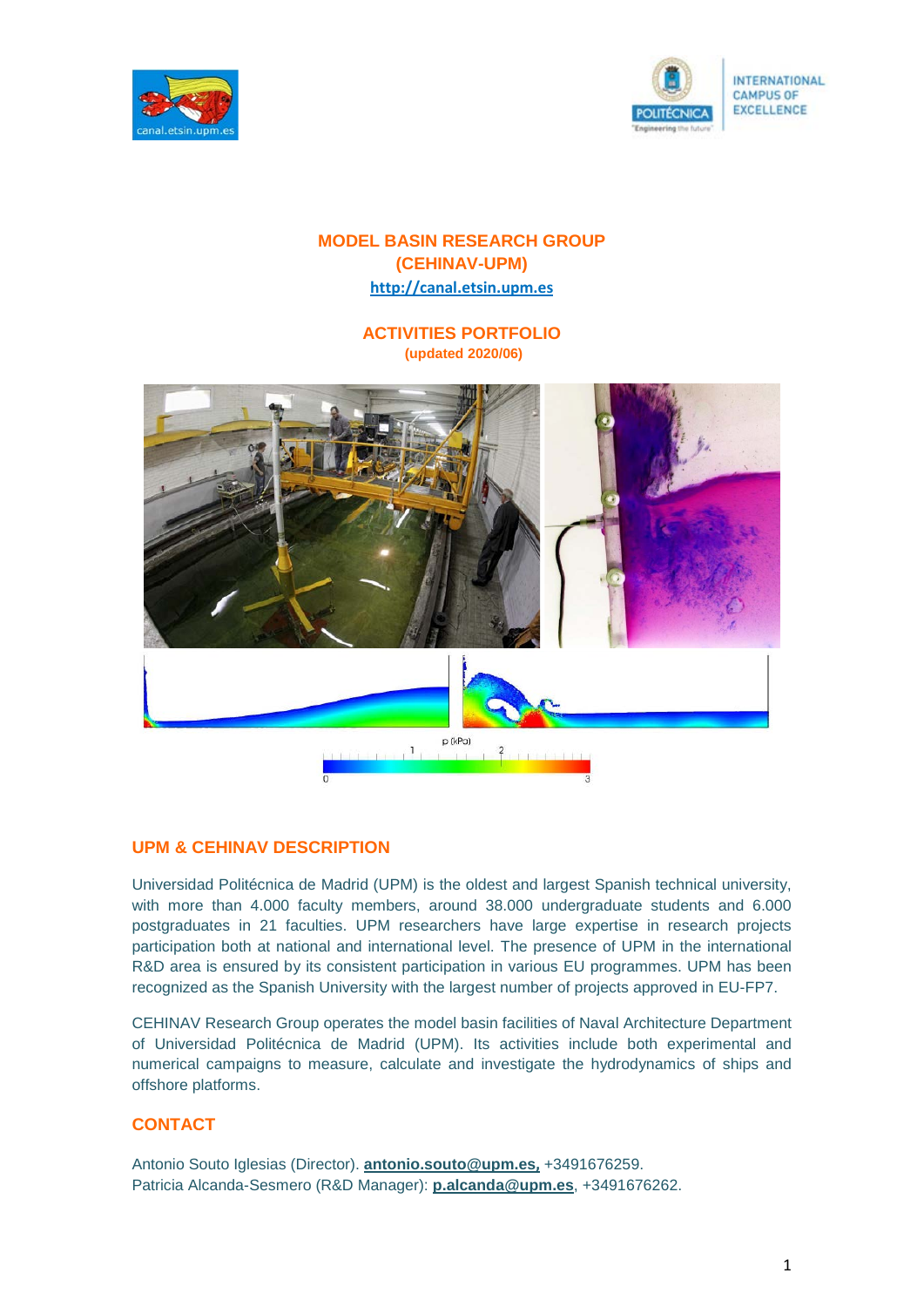



## **RESEARCH GROUP PERSONNEL**

Coordinator: Antonio Souto Iglesias (Naval Architect, PhD, professor)

- + 8 full time academics (1 full professor, 6 professors, 2 associate professor)
- + 1 full time PhD researcher
- + 2 full time PhD students
- + 4 full time researchers
- + 1 technician
- + 1 R&D manager.

## **FACILITIES**

- 1. Model basin; Length: 100m; Width: 3.8m; Depth: 2.2 m.
- 2. Towing carriage: Max. Speed: 4 m/s.
- 3. Wave Generator (deep water conditions, T<=1.7s, H<=0.35m, λ<=4.5m).
- 4. Linear actuator for damping and added masses measurement.
- 5. Optical tracking tools for motion recording OptiTrack.
- 6. Milling facilities, 5 axis.
- 7. Models up to 500kg (L x 2.03 x 1.40m)
- 8. Fully equiped single degree of freedom angular motion sloshing rig (up to 150 kg models).
- 9. PIV System (Particle Image Velocimetry)
- 10. Dambreak Lab.



## **SIMULATION**

- 1. Seakeeping Codes: ANSYS-Aqwa
- 2. CFD: Star-CCM+ & Open-FOAM
- 3. In-house codes: GPU SPH 3D for sloshing type simulations, panel method for bulbous bow optimization: <http://canal.etsin.upm.es/aquagpusph/>

## **SCIENTIFIC SKILLS**

- 1. Towing tests: Ship resistance.
- 2. Wave (seakeeping) tests for renewable energy devices, including wind turbine platforms.
- 3. Model construction and instrumentation.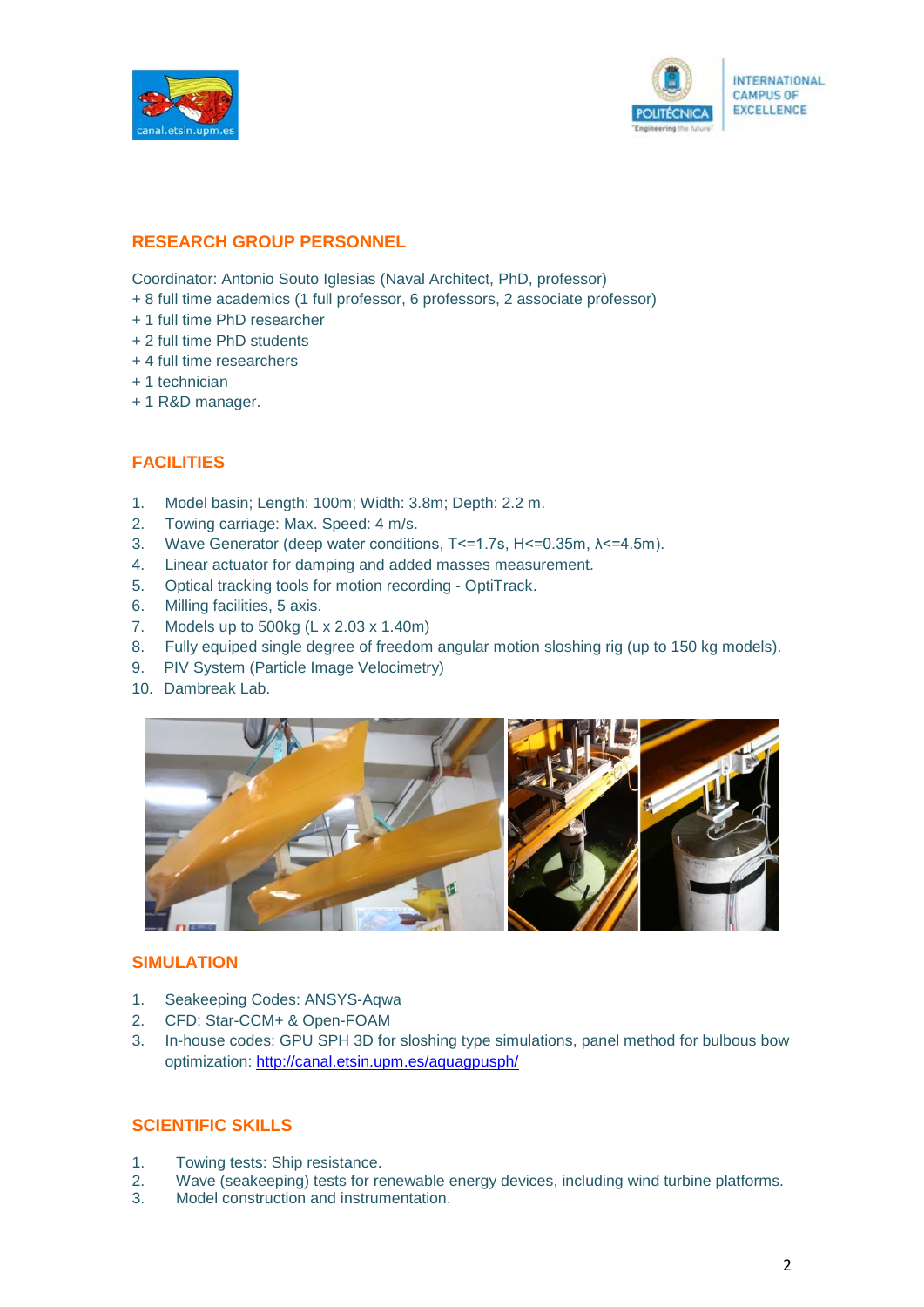



- 4. Antiroll tank design, test and modeling / Sloshing tests.
- 5. Particle methods SPH codes development.
- 6. CFD codes use and development, including Open-FOAM.
- 7. Seakeeping and mooring modelling.
- 8. Ship hull CFD optimization expertise.
- 9. Ship techno-economic model life time assessment tool development expertise.
- 10. Ship hull experimental optimization expertise.
- 11. Propeller performance experimental assessment expertise.
- 12. Software on demand regarding previous items.<br>13. Efficiency improvements (quality and economic
- 13. Efficiency improvements (quality and economic) in model scale tests.<br>14. Optimization & exploitation of maritime and port infrastructures.
- 14. Optimization & exploitation of maritime and port infrastructures.<br>15. Non-intrusive instrumentation for monitoring port infrastructures
- Non-intrusive instrumentation for monitoring port infrastructures development.
- 16. Advanced management of risk in ports.

## **CONTRIBUTION TO A POTENTIAL PROPOSAL**

- 1. Regular partner and WP/task leader.
- 2. Tasks related to scientific skills
- 3. Contacts with third parties in industrial sector (fishing industry, maritime, renewables, etc..) /potential partners.
- 4. Capabilities to organize enjoyable kick-off and progress meetings.

## **PREVIOUS RELEVANT INDUSTRY AND RESEARCH PROJECTS**

#### **European Projects**

- 1. SACOC: Aerodynamic upgrade of Surface Air Cooled Oil Cooler, European Commission. H2020 - Clean Sky. 2019- 2021 (Partner).
- 2. SLOWD: Sloshing Wing Dynamics. European Commission. H2020 Program. 2019 2021 (Partner).
- 3. LOOP-Ports: Circular Economy Network of Ports, European Commission. Climate-KIC Holding. EIT SGA 2018. 2018 - 2020. (Partner).
- 4. ARCWIND: Adaptation and implementation of floating wind energy conversion technology for the Atlantic region, European Commission, Interreg Atlantic Area. 2018-2020. (Partner).
- 5. DEMOGRAVI3: Demonstration of the GRAVI3 technology innovative gravity foundation for offshore wind, European Commission, H2020, 2016-2019 (Partner).
- 6. IMAGE: Innovative Methodologies and technologies for reducing Aircraft noise Generation and Emission, European Commission, H2020, 2016-2018 (Partner).
- 7. AQUO: Achieve QUieter Oceans by shipping noise footprint reduction, European Commission, FP7, 2012-2014 (Subcontractor).
- 8. EU-CARGOXPRESS: Greening of surface transport through an innovative and competitive CARGO-VESSEL, European Commission, FP7, 2009-2012 (Partner).
- 9. SUPERPROP: Superior Life Operation of Ship Propellers, European Commission, FP6, 2005-2008 (Coordinator).